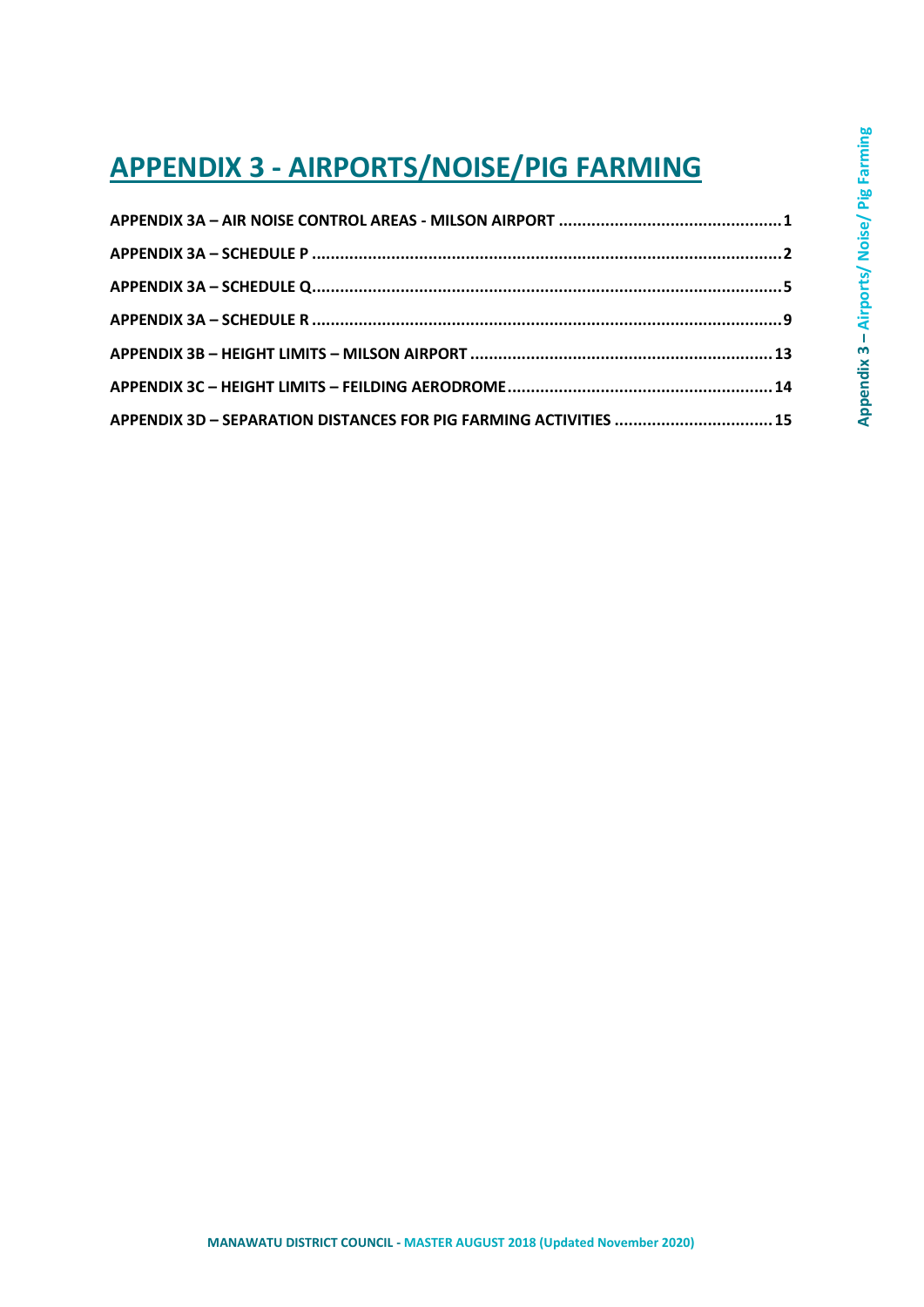*Page Intentionally Left Blank*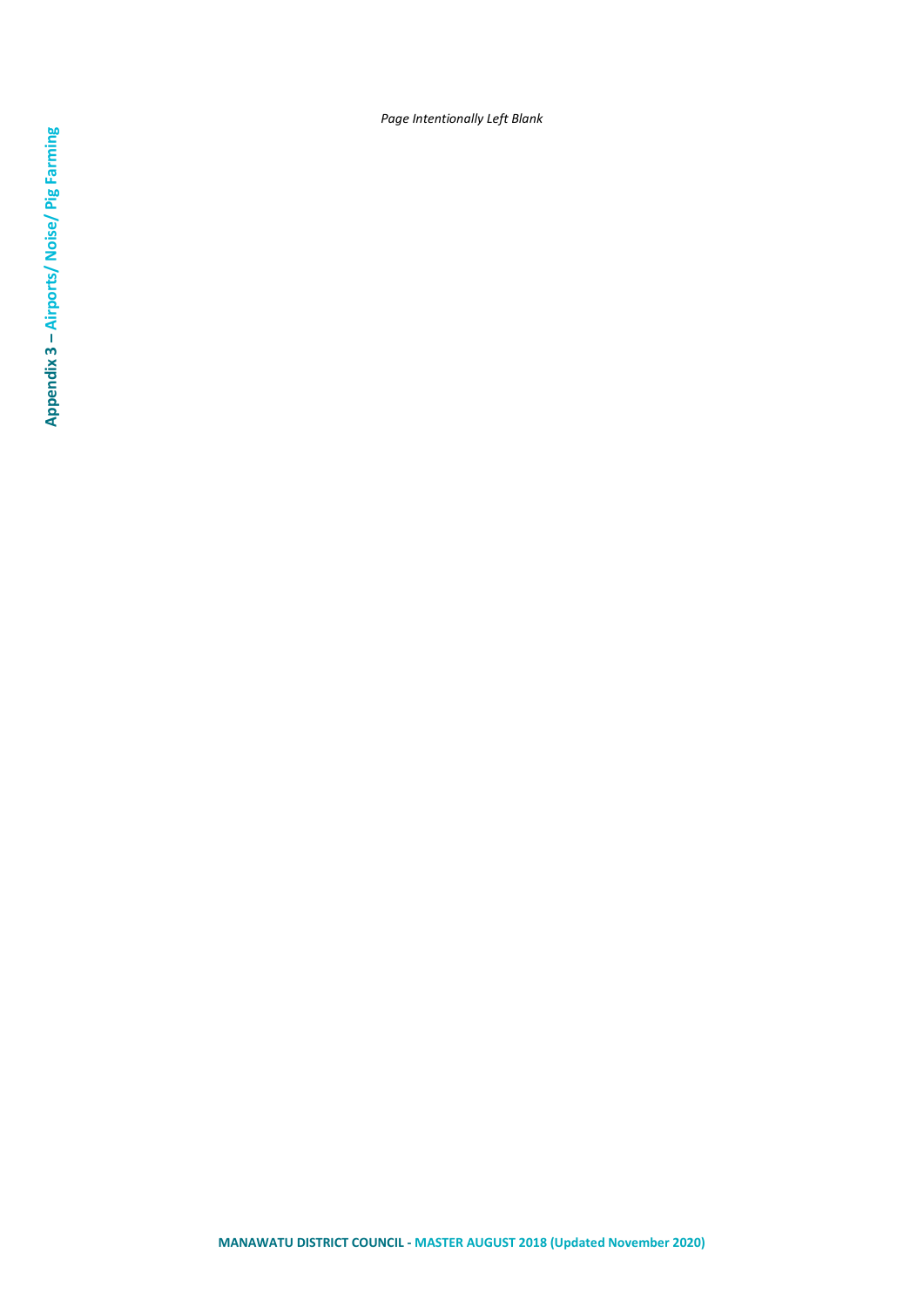# <span id="page-2-0"></span>**APPENDIX 3A – AIR NOISE CONTROL AREAS - MILSON**

# **AIRPORT**

Refer Rules A1.3.3, A1.3.4, B3.3.1, B7.5.1, and C2.4.1

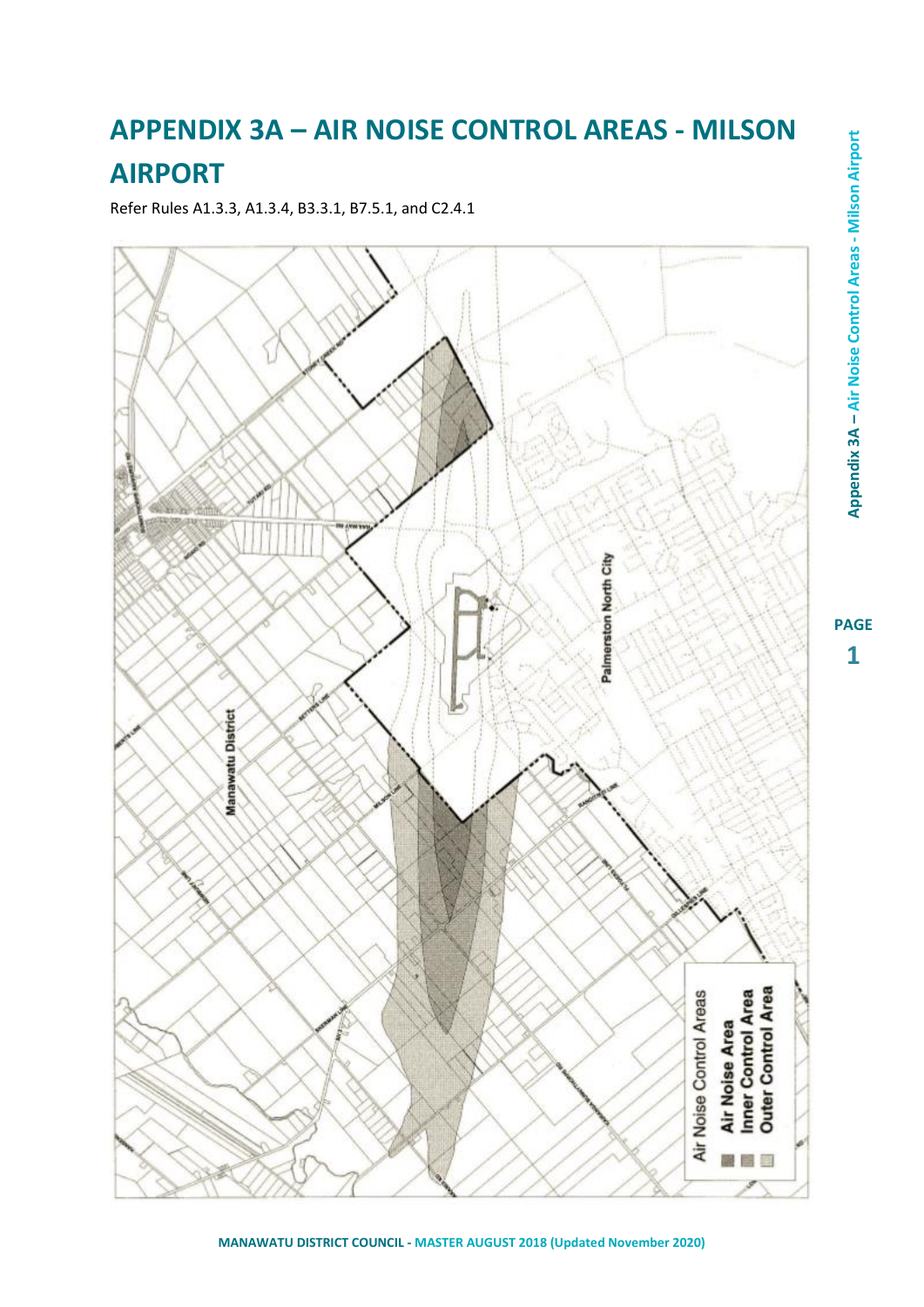# <span id="page-3-0"></span>**APPENDIX 3A – SCHEDULE P**

#### **Refer Rules A1.3.3, A1.3.4 and B3.3.1.**

#### Roof / Upper Floor Ceiling

| Options        | Description of Construction                                                                 |
|----------------|---------------------------------------------------------------------------------------------|
| $\mathbf{1}$   | <b>ROOF</b>                                                                                 |
|                | Pitched roof clad with tiles, or not less than 0.5mm roofing iron, or 6mm corrugated        |
|                | cellulose-cement.                                                                           |
|                | <b>CEILING</b>                                                                              |
|                | 12.5mm plasterboard fixed to underside of horizontal ceiling joist or ceiling battens.      |
|                | <b>INSULATION</b>                                                                           |
|                | Fibre insulation batt or blanket with a thickness of not less than 94mm and density         |
|                | of not less than 12 kg/m <sup>3</sup> (such as ceiling Pink Batts R2.2 or equivalent), laid |
|                | between ceiling joists.                                                                     |
| $\overline{2}$ | <b>ROOF</b>                                                                                 |
|                | Steel trough roof or other roofing iron, not less than 0.5mm thick.                         |
|                | <b>CEILING</b>                                                                              |
|                | One layer of 12.5mm plasterboard fixed to the same timber framework as the roof             |
|                | but with a separation of not less than 150mm between the roofing and the                    |
|                | plasterboard.                                                                               |
|                | <b>INSULATION</b>                                                                           |
|                | Fibre insulation batt or blanket with a thickness of not less than 94mm and density         |
|                | of not less than 12 kg/m <sup>3</sup> (such as ceiling Pink Batts R2.2 or equivalent), laid |
|                | between ceiling joists or compresses over purlins (can be combined with integral            |
|                | waterproof membrane).                                                                       |

**PAGE**  $\overline{2}$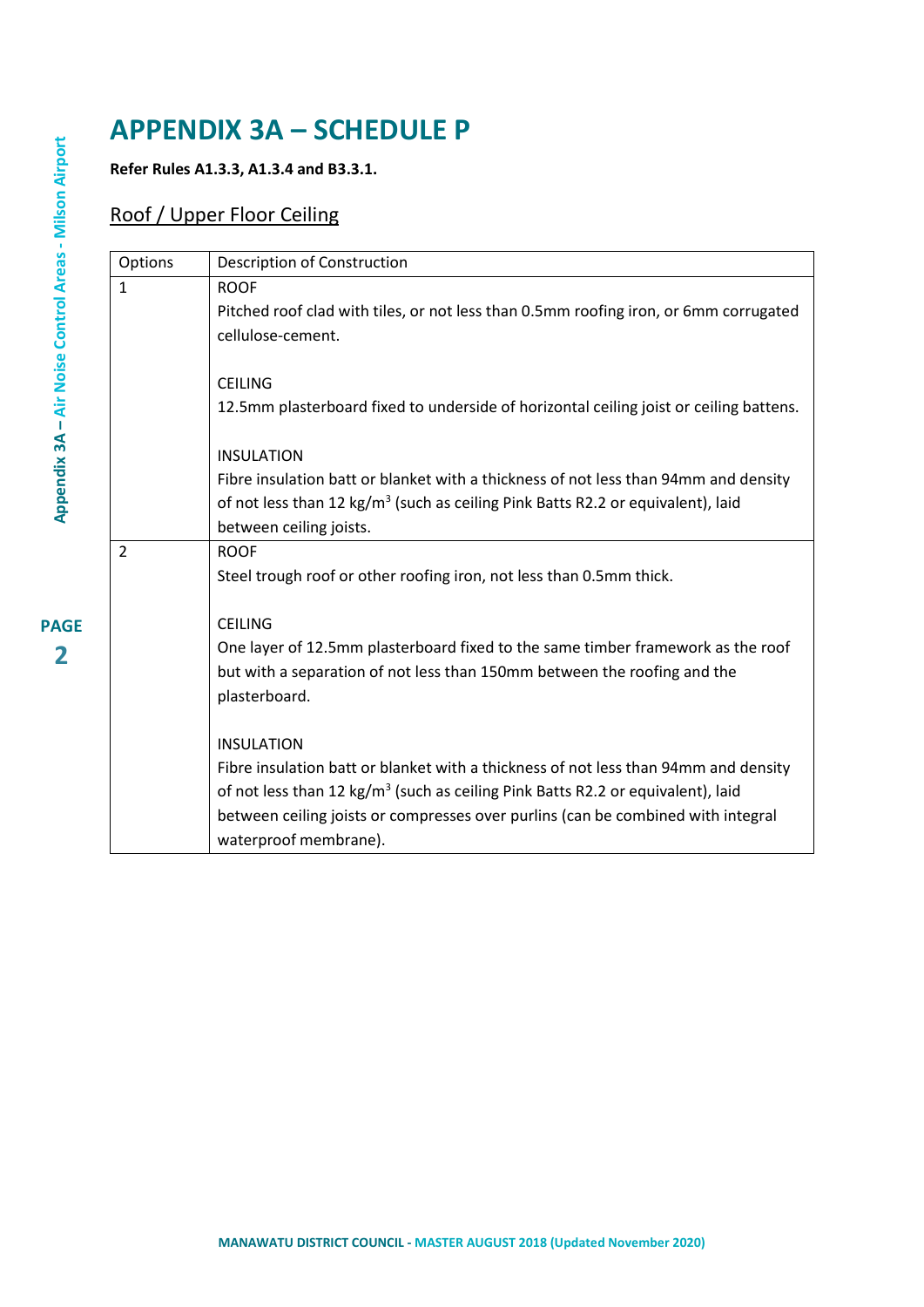#### Outer Walls

| Options        | Description of Construction                                                         |
|----------------|-------------------------------------------------------------------------------------|
| $\mathbf{1}$   | <b>CONSTRUCTION</b>                                                                 |
|                | Conventional timber stud-framed walls.                                              |
|                |                                                                                     |
|                | EXTERNAL CLADDING                                                                   |
|                | Not less than 18mm thick timber weather board; or                                   |
|                | Not less than 9mm thick compressed fibre cement sheets; or                          |
|                | Not less than 18mm thick solid plaster.                                             |
|                |                                                                                     |
|                | <b>INTERNAL LINING</b>                                                              |
|                | Not less than 9.5mm thick plasterboard.                                             |
|                |                                                                                     |
|                | <b>CAVITY INSULATION</b>                                                            |
|                | Fibre insulation batt or blanket with a thickness of not less than 94mm and density |
|                | of not less than 12 $\text{kg/m}^3$ (such as Wall Pink Batts R2.2 or equivalent).   |
| $\overline{2}$ | <b>CONSTRUCTION</b>                                                                 |
|                | Conventional brick veneer installed in accordance with clearly presented and        |
|                | adequate technical information on installation supplied by the manufacturer.        |
|                |                                                                                     |
|                | <b>INTERNAL LINING</b>                                                              |
|                | Not less than 9.5mm thick plasterboard.                                             |

#### Outer Windows

| Options       | Description of Construction                                                      |
|---------------|----------------------------------------------------------------------------------|
| 1             | <b>CONSTRUCTION</b>                                                              |
|               | Single glass windows in an aluminium, steel, timber or PVC frame with a positive |
|               | sealing arrangement.                                                             |
|               |                                                                                  |
|               | AREA                                                                             |
|               | Up to 50% of the total exterior wall area.                                       |
|               |                                                                                  |
|               | <b>GLAZING</b>                                                                   |
|               | Not less than 6mm thick monolithic or laminated glass.                           |
| $\mathcal{P}$ | <b>CONSTRUCTION</b>                                                              |
|               | Double glazed or double windows in an aluminium, timber or PVC frame with a      |
|               | positive sealing arrangement.                                                    |
|               |                                                                                  |
|               | AREA                                                                             |
|               | Up to 50% of the total exterior wall area.                                       |
|               |                                                                                  |
|               | <b>GLAZING</b>                                                                   |

**PAGE 3**

**MANAWATU DISTRICT COUNCIL - MASTER AUGUST 2018 (Updated November 2020)**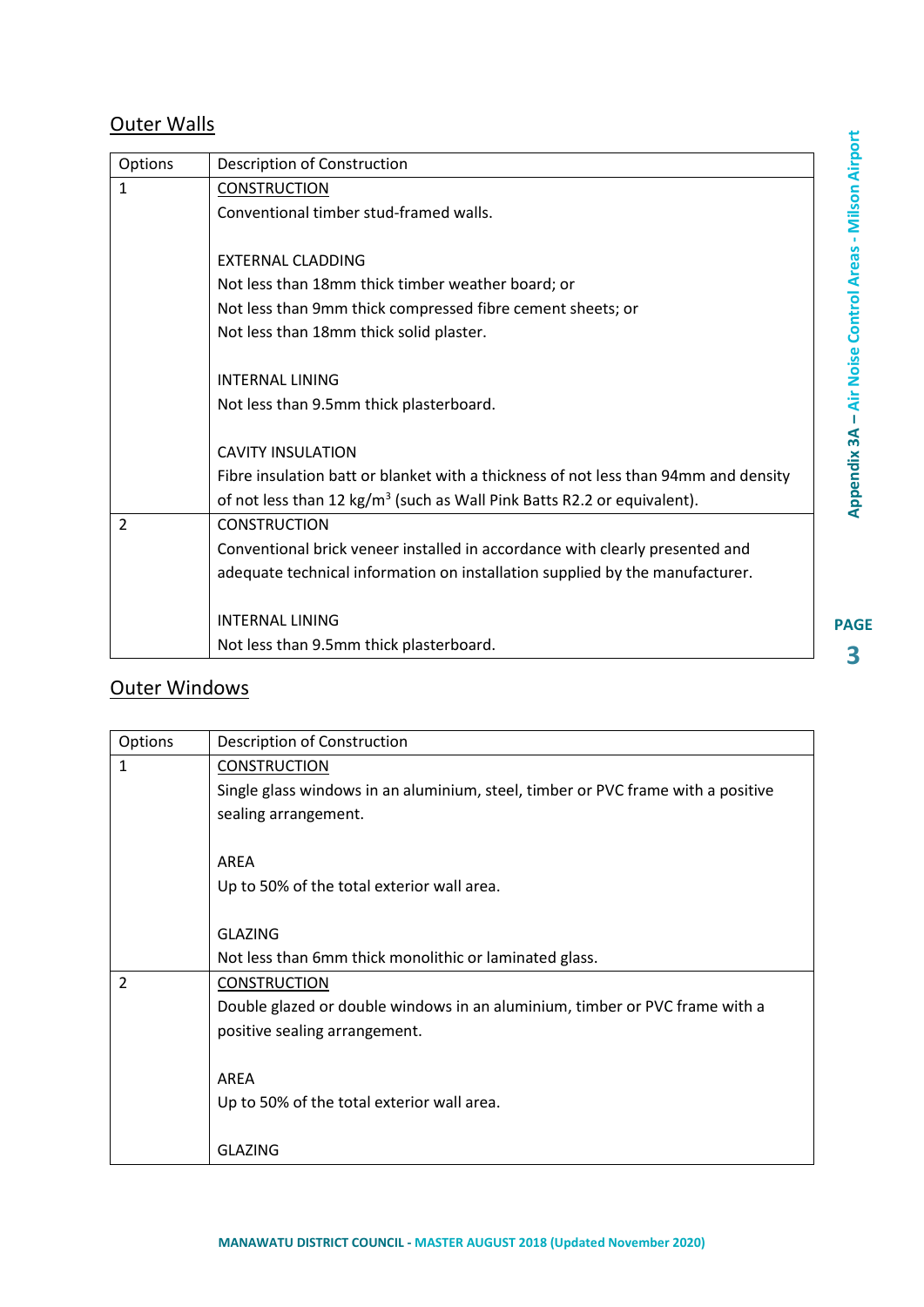| Two panes each of a minimum thickness of 4mm with an airspace of not less than |
|--------------------------------------------------------------------------------|
| 6mm.                                                                           |

#### Outer Doors

| Options | <b>Description of Construction</b>                                                             |
|---------|------------------------------------------------------------------------------------------------|
|         | Solid core door of a thickness not less than 35mm and a superficial density of not             |
|         | less than 20 kg/m <sup>2</sup> complete with soft gasket around sides and top and drop seal at |
|         | base.                                                                                          |

#### Notes:

The required degree of insulation will only be provided if the specified level of integrity is maintained throughout the envelope of the **building** in respect to areas in which sound insulation requirements apply. If a **sound transmission path** is provided from outside the **building** to inside the insulated room in question via a path that is not fully and appropriately insulated against, then the design of the **building** shall not comply with the permitted activity performance standard. In determining the insulating performance of roof/ceiling arrangements, roof spaces are assumed to have no more than the casual ventilation typical of the jointing capping and guttering details used in normal construction.

Mechanical Ventilation of spaces with non-opening windows or with sound-insulated windows shall be provided in accordance with provisions of the New Zealand Building Code G4 in a manner which does not compromise sound insulation.

In all cases opening windows are permissible. Where non-opening windows are used, an early warning smoke detection system should be installed and maintained within the premises (particularly in sleeping rooms and exit ways) in accordance with an approved New Zealand Code or Standard or AS3786:1993. Where mechanical ventilation is provided devices should be installed to shut down or close off the system to prevent the travel of fire and smoke products.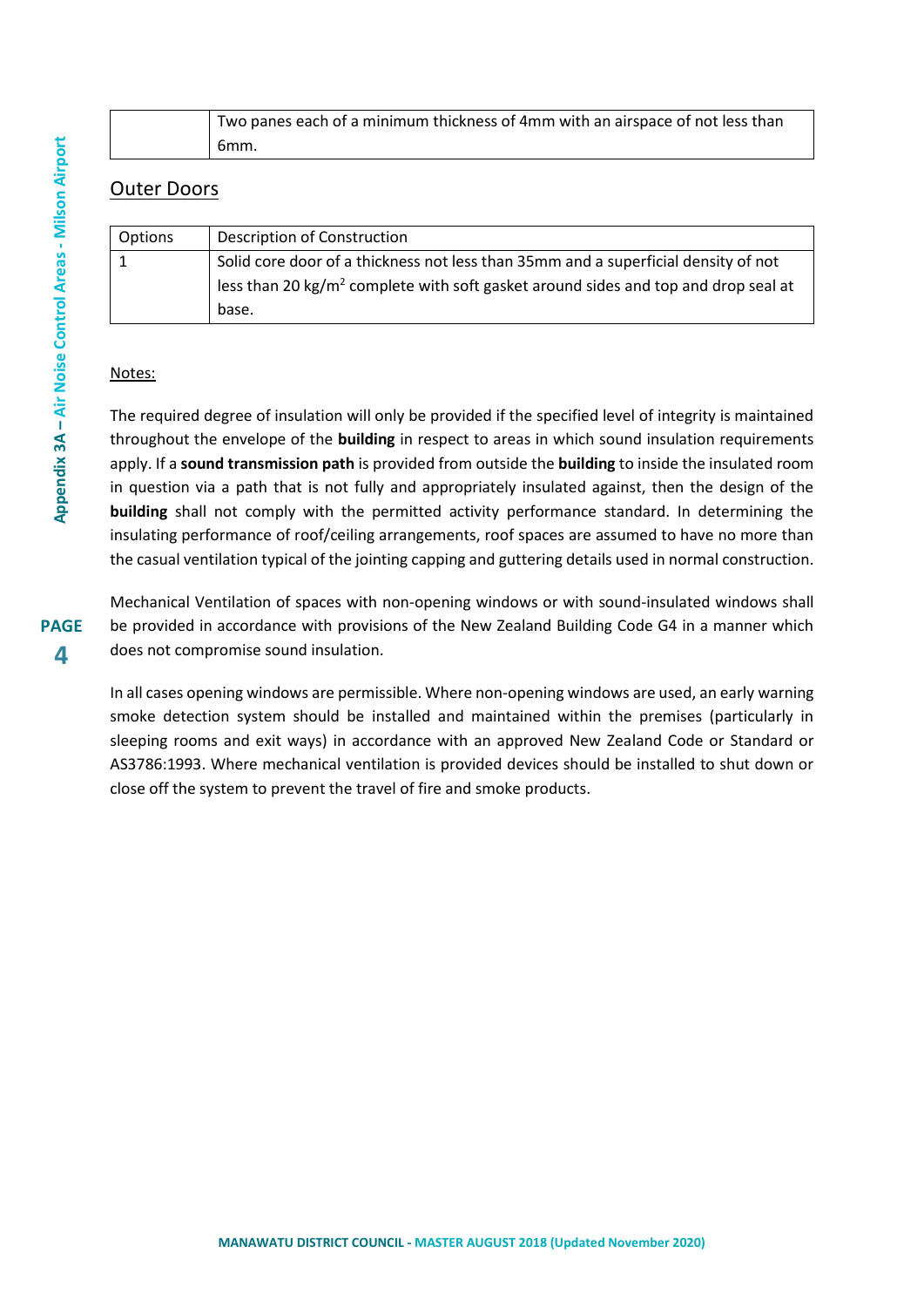# **Appendix 3A – Air Noise Control Areas - Milson Airport**

# <span id="page-6-0"></span>**APPENDIX 3A – SCHEDULE Q**

#### **Refer Rules A1.3.3, A1.3.4 and B3.3.1.**

#### Roof / Upper Floor Ceiling

| Options        | Description of Construction                                                                 |
|----------------|---------------------------------------------------------------------------------------------|
| $\mathbf{1}$   | <b>ROOF</b>                                                                                 |
|                | Pitched roof clad with tiles, or greater than 0.5mm roofing iron, or 6mm corrugated         |
|                | cellulose-cement.                                                                           |
|                |                                                                                             |
|                | <b>CEILING</b>                                                                              |
|                | 12.5mm plasterboard fixed to underside of horizontal ceiling joist or ceiling battens.      |
|                | <b>INSULATION</b>                                                                           |
|                |                                                                                             |
|                | Fibre insulation batt or blanket with a thickness of not less than 94mm and density         |
|                | of not less than 12 kg/m <sup>3</sup> (such as Ceiling Pink Batts R2.2 or equivalent), laid |
|                | between ceiling joists.                                                                     |
| $\overline{2}$ | <b>ROOF</b>                                                                                 |
|                | Steel trough roofing or other roofing iron, not less than 0.5mm thick.                      |
|                | <b>CEILING</b>                                                                              |
|                | Two layers of 9.5mm thick plasterboard fixed to the same timber framework as the            |
|                | roof but with a separation of not less than 150mm between the roofing and the               |
|                | plasterboard.                                                                               |
|                |                                                                                             |
|                | <b>INSULATION</b>                                                                           |
|                | Fibre insulation batt or blanket with a thickness of not less than 94mm and density         |
|                | of not less than 12 kg/m <sup>3</sup> (such as Ceiling Pink Batts R2.2 or equivalent), laid |
|                | between ceiling joists or compressed over purlins (can be combined with integral            |
|                | waterproof membrane).                                                                       |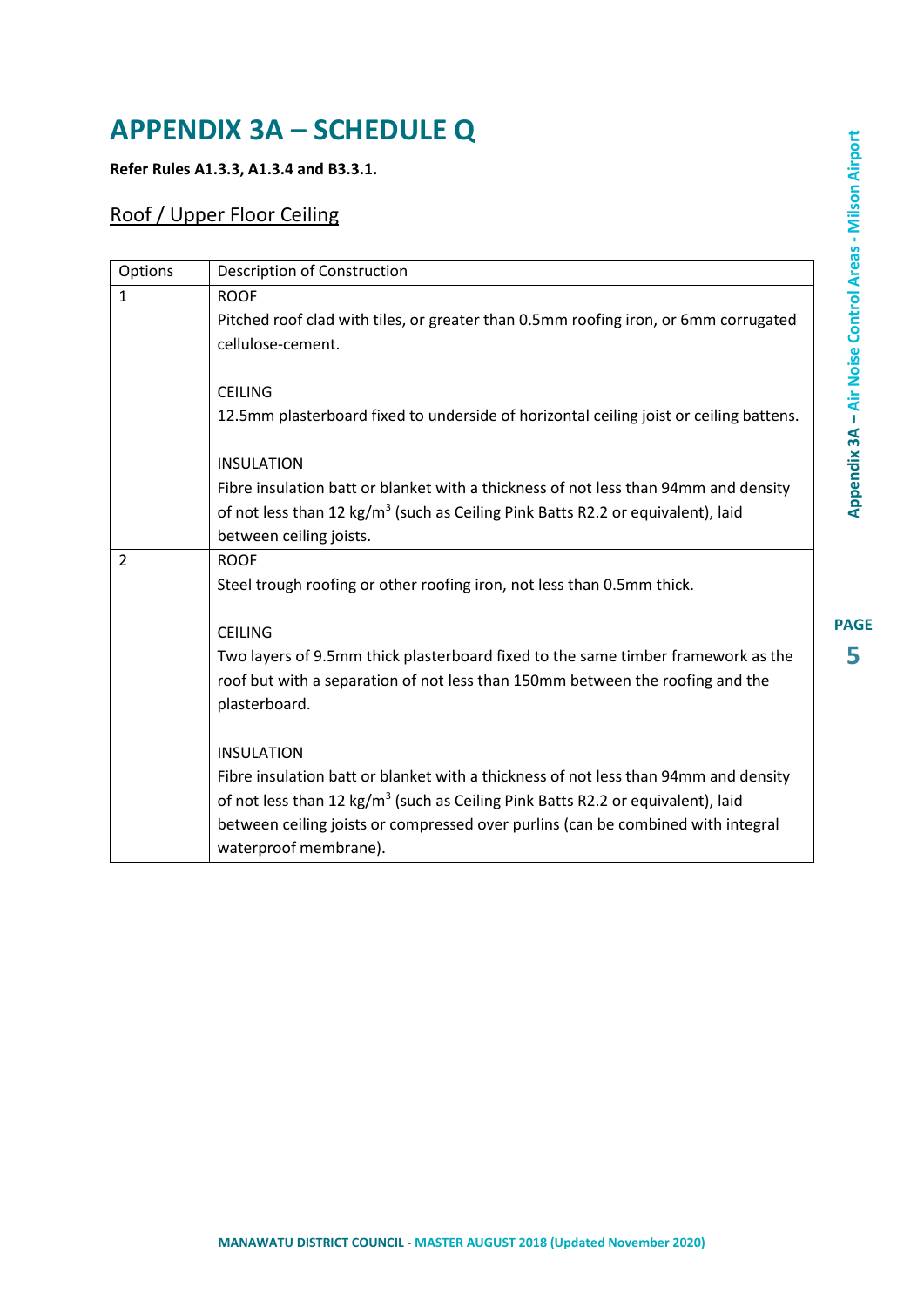#### Outer Walls

| Options        | Description of Construction                                                         |
|----------------|-------------------------------------------------------------------------------------|
| $\mathbf{1}$   | <b>CONSTRUCTION</b>                                                                 |
|                | Conventional timber stud-framed walls.                                              |
|                |                                                                                     |
|                | <b>EXTERNAL CLADDING</b>                                                            |
|                | Not less than 18mm thick timber weather board; or                                   |
|                | Not less than 9mm thick compressed fibre cement sheets; or                          |
|                | Not less than 18mm thick solid plaster.                                             |
|                |                                                                                     |
|                | <b>INTERNAL LINING</b>                                                              |
|                | Not less than 12.5mm thick plasterboard.                                            |
|                |                                                                                     |
|                | <b>CAVITY INSULATION</b>                                                            |
|                | Fibre insulation batt or blanket with a thickness of not less than 94mm and density |
|                | of not less than 12 kg/m <sup>3</sup> (such as Wall Pink Batts R2.2 or equivalent). |
| $\overline{2}$ | <b>CONSTRUCTION</b>                                                                 |
|                | Conventional brick veneer installed in accordance with clearly presented and        |
|                | adequate technical information on installation supplied by the manufacturer.        |
|                |                                                                                     |
|                | <b>INTERNAL LINING</b>                                                              |
|                | Not less than 12.5mm thick plasterboard.                                            |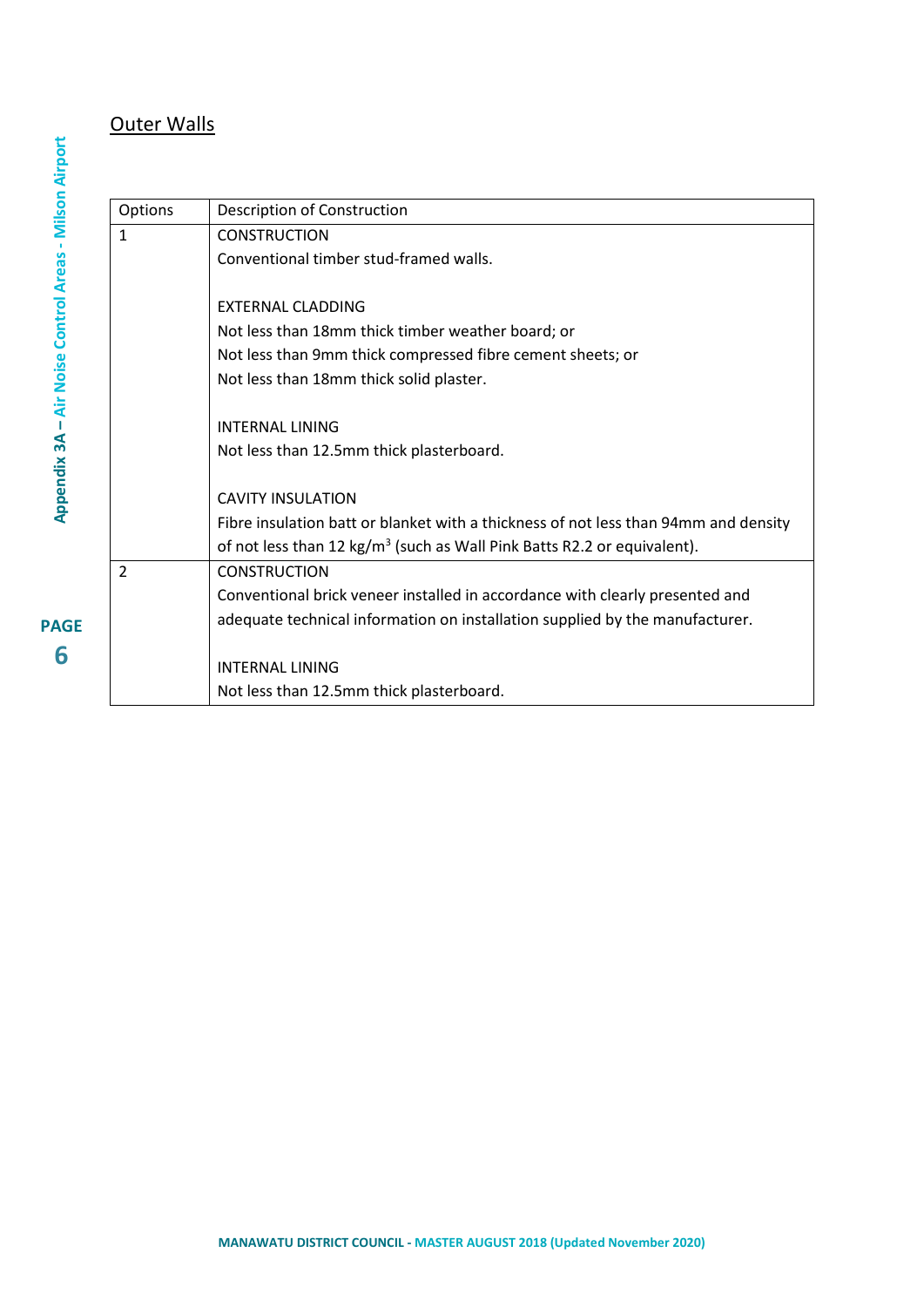#### Outer Windows

| Options        | Description of Construction                                                       |    |
|----------------|-----------------------------------------------------------------------------------|----|
| 1              | CONSTRUCTION                                                                      |    |
|                | Single glass windows in an aluminium, steel, timber or PVC frame with a positive  |    |
|                | sealing arrangement. No through-frame ventilation.                                |    |
|                |                                                                                   |    |
|                | <b>AREA</b>                                                                       |    |
|                | Up to 50% of the total exterior wall area.                                        |    |
|                |                                                                                   |    |
|                | <b>GLAZING</b>                                                                    |    |
|                | Not less than 7mm thick Hush Glass.                                               |    |
| $\overline{2}$ | CONSTRUCTION                                                                      |    |
|                | Double glazed or double windows in an aluminium, steel, timber or PVC frame with  |    |
|                | not less than a 13mm air space between panes, and a positive sealing arrangement. |    |
|                | No through-frame ventilation.                                                     |    |
|                |                                                                                   |    |
|                | AREA                                                                              |    |
|                | Up to 50% of the total exterior wall area.                                        |    |
|                |                                                                                   |    |
|                | <b>GLAZING</b>                                                                    | PA |
|                | One pane not less than 7.5mm and the other not less than 6mm thick with the       |    |
|                | panes being of dissimilar thickness.                                              |    |
| 3              | <b>CONSTRUCTION</b>                                                               |    |
|                | Double glass windows in separate timber frames with not less than a 70mm air      |    |
|                | space between panes, and a positive sealing arrangement. No through-frame         |    |
|                | ventilation.                                                                      |    |
|                |                                                                                   |    |
|                | <b>AREA</b>                                                                       |    |
|                | Up to 50% of the total exterior wall area.                                        |    |
|                | <b>GLAZING</b>                                                                    |    |
|                | One pane not less than 6mm and the other not less than 5mm thick with the panes   |    |
|                | being of dissimilar thickness.                                                    |    |
| 4              | <b>CONSTRUCTION</b>                                                               |    |
|                | Completely sealed double glass windows in separate timber frames with not less    |    |
|                | than a 50mm air space between panes, and a positive sealing arrangement. No       |    |
|                | through-frame ventilation.                                                        |    |
|                |                                                                                   |    |
|                | AREA                                                                              |    |
|                | Up to 20% of the total exterior wall area.                                        |    |
|                |                                                                                   |    |
|                | <b>GLAZING</b>                                                                    |    |
|                | Each pane of dissimilar thickness but neither being less than 5mm thick.          |    |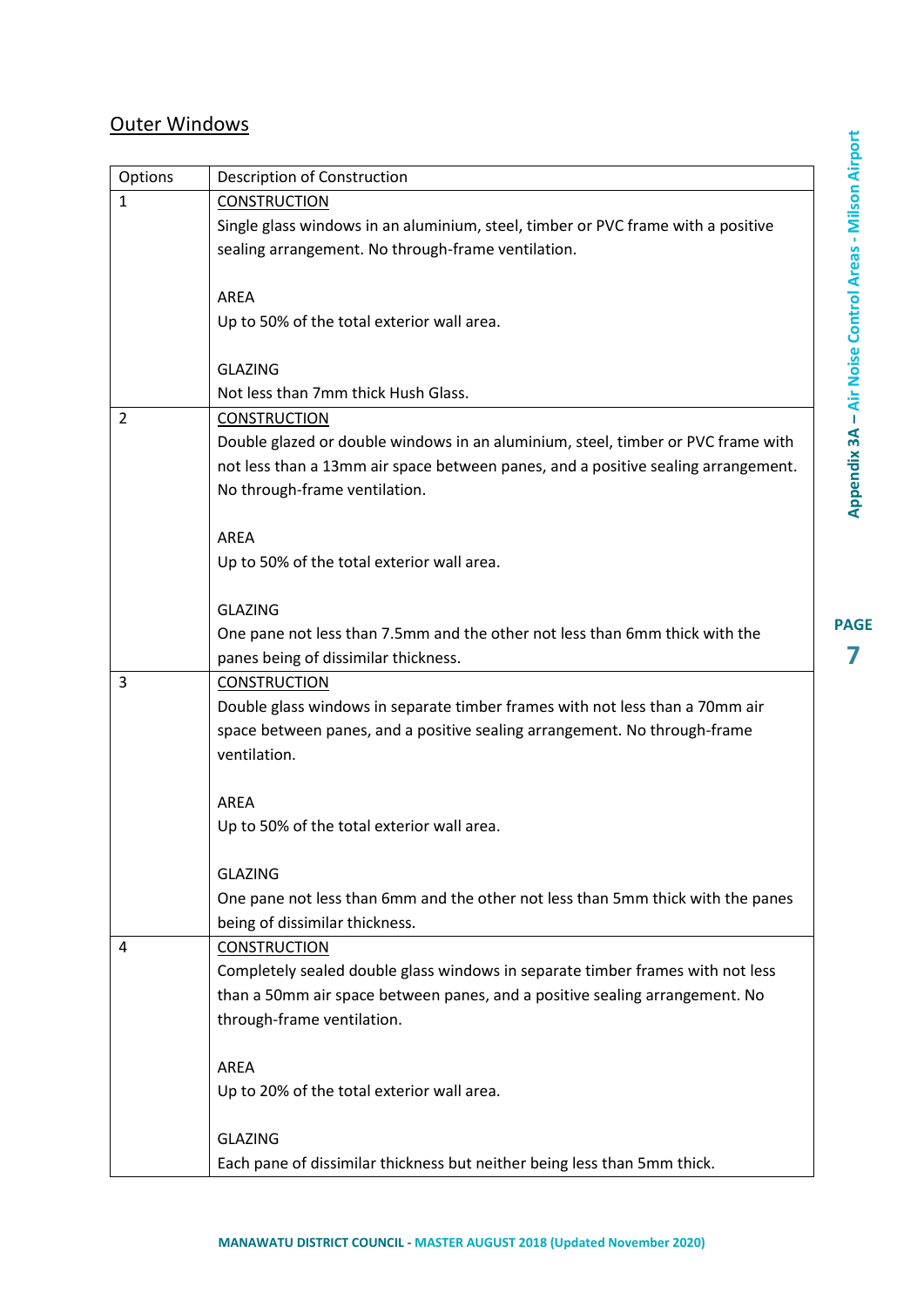#### Outer Doors

| Options | <b>Description of Construction</b>                                                     |
|---------|----------------------------------------------------------------------------------------|
|         | Solid core door of a thickness not less than 42mm and a superficial density of not     |
|         | less than 24 kg/ $m^2$ complete with soft gasket around sides and top and drop seal at |
|         | base.                                                                                  |

#### Flooring (exposed to outside noise via under-floor)

| Options        | Description of Construction                                          |
|----------------|----------------------------------------------------------------------|
| 1              | <b>CONSTRUCTION</b>                                                  |
|                | Conventional timber joist floor and thermal insulation.              |
|                |                                                                      |
|                | UPPER BOARDS (floor base inside room)                                |
|                | Not less than two sheets of 18mm particle board.                     |
| $\overline{2}$ | <b>CONSTRUCTION</b>                                                  |
|                | Conventional timber joist floor and thermal insulation.              |
|                |                                                                      |
|                | UPPER BOARDS (floor base inside room)                                |
|                | Not less than one sheet of 18mm particle board.                      |
|                |                                                                      |
|                | UNDER JOISTS (sub floor)                                             |
|                | Not less than one sheet of 6mm thick compressed fibre cement sheets. |

#### Notes:

The required degree of insulation will only be provided if the specified level of integrity is maintained throughout the envelope of the **building** in respect to areas in which sound insulation requirements apply. If a **sound transmission path** is provided from outside the **building** to inside the insulated room in question via a path that is not fully and appropriately insulated against, then the design of the **building** shall not comply with the permitted activity performance standard. In determining the insulating performance of roof/ceiling arrangements, roof spaces are assumed to have no more than the casual ventilation typical of the jointing capping and guttering details used in normal construction.

Mechanical Ventilation of spaces with non-opening windows or with sound-insulated windows shall be provided in accordance with provisions of the New Zealand Building Code G4 in a manner which does not compromise sound insulation.

In all cases opening windows are permissible. Where non-opening windows are used, an early warning smoke detection system should be installed and maintained within the premises (particularly in sleeping rooms and exit ways) in accordance with an approved New Zealand Code or Standard or AS3786:1993. Where mechanical ventilation is provided devices should be installed to shut down or close off the system to prevent the travel of fire and smoke products.

**PAGE**

8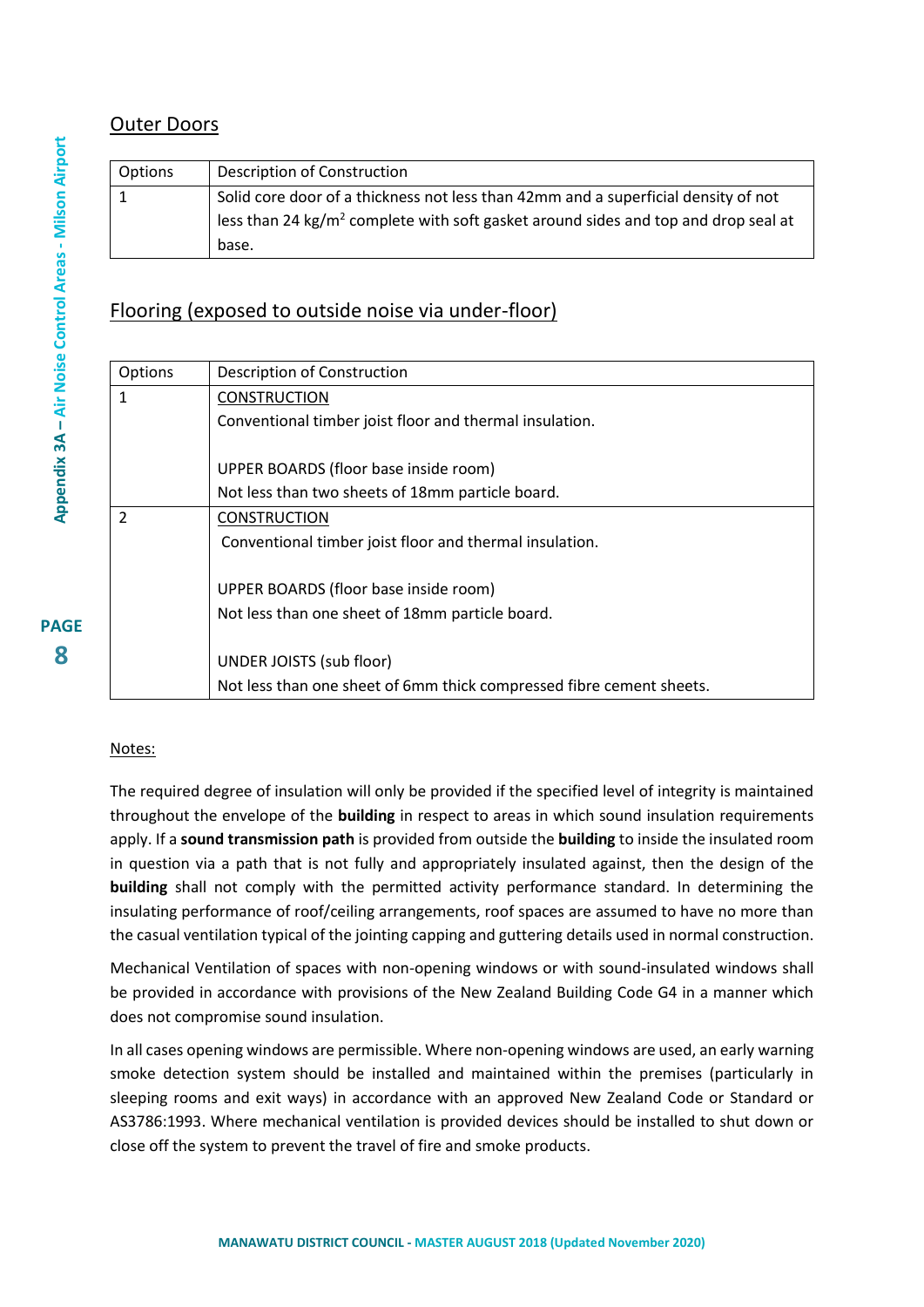# <span id="page-10-0"></span>**APPENDIX 3A – SCHEDULE R**

Refer Rules A1.3.3, A1.3.4 and B3.3.1.

#### Roof / Upper Floor Ceiling

| Options      | Description of Construction                                                                 |
|--------------|---------------------------------------------------------------------------------------------|
| $\mathbf{1}$ | <b>ROOF</b>                                                                                 |
|              | Pitched roof clad with tiles, or greater than 0.5mm roofing iron, or 6mm corrugated         |
|              | cellulose-cement.                                                                           |
|              |                                                                                             |
|              | <b>CEILING</b>                                                                              |
|              | Two layers of 12.5mm plasterboard fixed to underside of horizontal ceiling joist or         |
|              | ceiling battens.                                                                            |
|              |                                                                                             |
|              | <b>INSULATION</b>                                                                           |
|              | Fibre insulation batt or blanket with a thickness of not less than 94mm and density         |
|              | of not less than 12 kg/m <sup>3</sup> (such as Ceiling Pink Batts R2.2 or equivalent), laid |
|              | between ceiling joists.                                                                     |
| 2            | <b>ROOF</b>                                                                                 |
|              | Steel trough roofing not less than 0.6mm thick.                                             |
|              |                                                                                             |
|              | <b>CEILING</b>                                                                              |
|              | Two layers of 12.5mm thick plasterboard fixed to the same timber framework as the           |
|              | roof but with a separation of not less than 150mm between the roofing and the               |
|              | plasterboard.                                                                               |
|              |                                                                                             |
|              | <b>INSULATION</b>                                                                           |
|              | Fibre insulation batt or blanket with a thickness of not less than 94mm and density         |
|              | of not less than 12 kg/m <sup>3</sup> (such as Ceiling Pink Batts R2.2 or equivalent), laid |
|              | between ceiling joists or compressed over purlins (can be combined with integral            |
|              | waterproof membrane).                                                                       |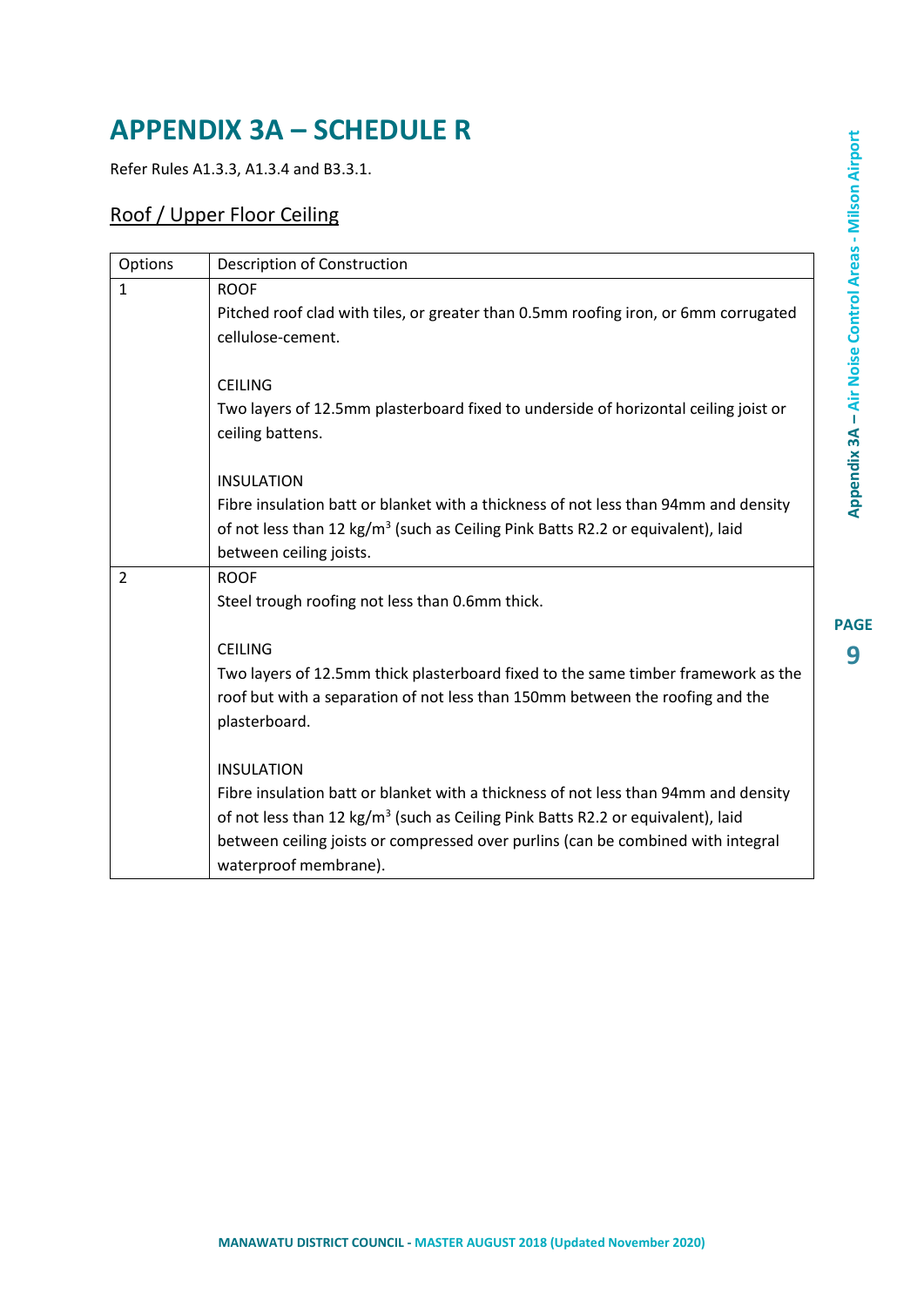#### Outer Walls

| Options      | Description of Construction                                                         |
|--------------|-------------------------------------------------------------------------------------|
| $\mathbf{1}$ | <b>CONSTRUCTION</b>                                                                 |
|              | Conventional timber stud-framed walls.                                              |
|              |                                                                                     |
|              | <b>EXTERNAL CLADDING</b>                                                            |
|              | Not less than 18mm thick timber weather board; or                                   |
|              | Not less than 9mm thick compressed fibre cement sheets; or                          |
|              | Not less than 18mm thick solid plaster.                                             |
|              |                                                                                     |
|              | <b>INTERNAL LINING</b>                                                              |
|              | Not less than two 12.5mm thick plasterboard sheets as internal lining to external   |
|              | walls.                                                                              |
|              |                                                                                     |
|              | <b>CAVITY INSULATION</b>                                                            |
|              | Fibre insulation batt or blanket with a thickness of not less than 94mm and density |
|              | of not less than 12 kg/m <sup>3</sup> (such as Wall Pink Batts R2.2 or equivalent). |
| 2            | <b>CONSTRUCTION</b>                                                                 |
|              | Conventional brick veneer in which the wall space is ventilated by connection with  |
|              | subfloor vents; upper part of the internal wall sheeting is exposed to, and         |
|              | penetrated by, upper wall vents leading to the eaves space.                         |
|              |                                                                                     |
|              | <b>INTERNAL LINING</b>                                                              |
|              | Not less than 12.5mm thick plasterboard.                                            |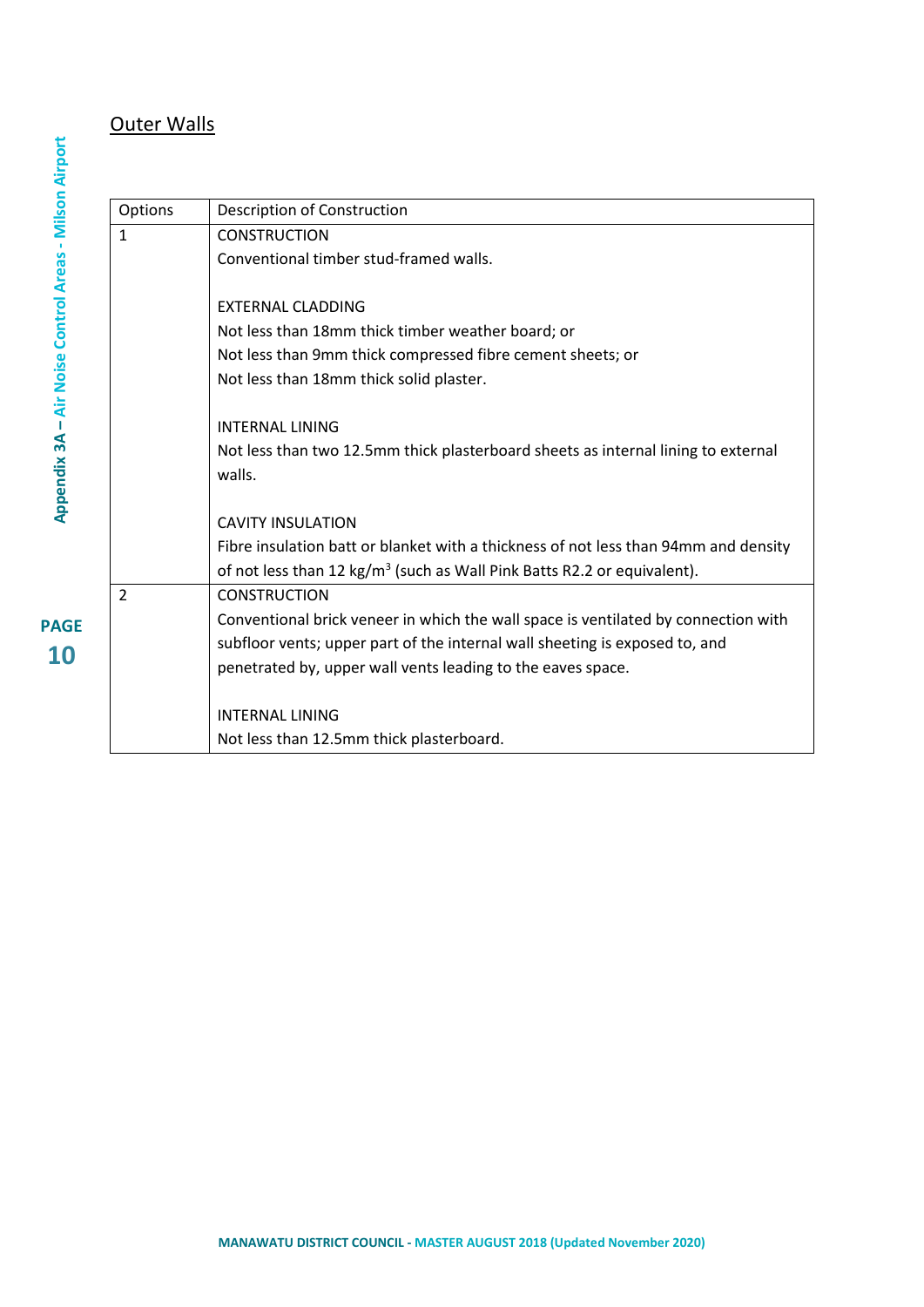#### Outer Windows

| Options        | Description of Construction                                                    | ₹                       |
|----------------|--------------------------------------------------------------------------------|-------------------------|
| $\mathbf{1}$   | <b>CONSTRUCTION</b>                                                            | Milson                  |
|                | Completely sealed double glass windows in separate timber frames with not less |                         |
|                | than a 100mm air space between panes, and a positive sealing arrangement. No   |                         |
|                | through-frame ventilation.                                                     | Air Noise Control Areas |
|                |                                                                                |                         |
|                | AREA                                                                           |                         |
|                | Up to 20% of the total exterior wall area.                                     |                         |
|                |                                                                                |                         |
|                | <b>GLAZING</b>                                                                 |                         |
|                | Each sheet of dissimilar thickness but neither being less than 5mm thick.      |                         |
| $\overline{2}$ | <b>CONSTRUCTION</b>                                                            | $\mathbf{z}$            |
|                | Completely sealed double glass windows in separate timber frames with not less |                         |
|                | than a 50mm air space between panes, and a positive sealing arrangement. No    | Appendix                |
|                | through-frame ventilation.                                                     |                         |
|                | <b>AREA</b>                                                                    |                         |
|                | Up to 20% of the total exterior wall area.                                     |                         |
|                |                                                                                |                         |
|                | <b>GLAZING</b>                                                                 | <b>PAGE</b>             |
|                | One sheet 7 mm Hush Glass and one sheet 6mm thick.                             |                         |

#### Outer Doors

No "single" door or ranch-slider located directly between the **Schedule R** sound-insulated room and outside area is deemed to provide 30 decibels sound reduction of outside aircraft noise.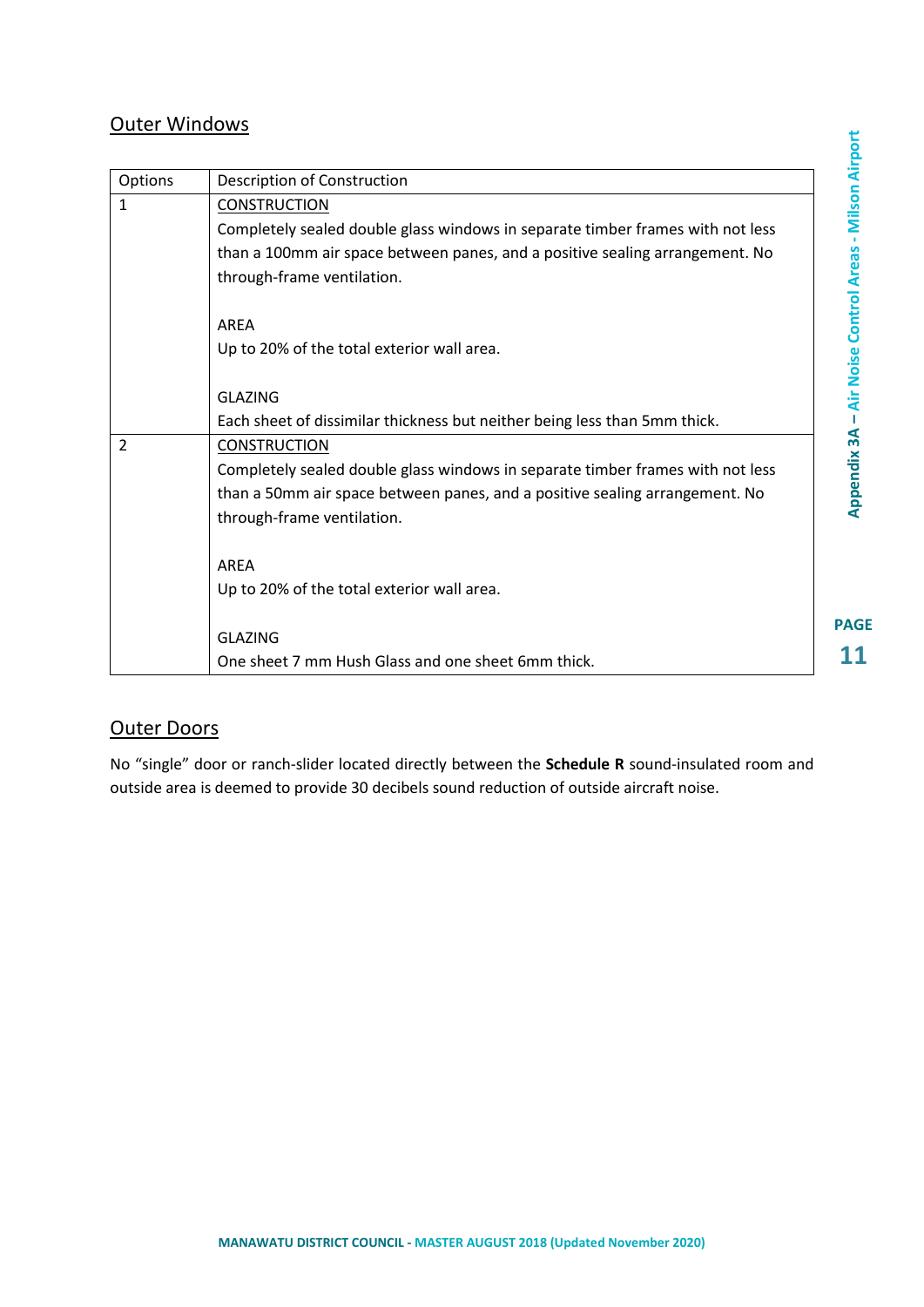#### Flooring (exposed to outside noise via under-floor)

| Options | <b>Description of Construction</b>                                                     |
|---------|----------------------------------------------------------------------------------------|
| 1       | <b>CONSTRUCTION</b>                                                                    |
|         | Conventional timber joist floor.                                                       |
|         | UPPER BOARDS (floor base inside room)                                                  |
|         | Not less than two sheets of 18mm particle board.                                       |
|         | UNDER JOISTS (sub floor)                                                               |
|         | Not less than one sheet of 6mm thick compressed fibre cement sheets.                   |
|         | <b>FLOOR CAVITY INSULATION</b>                                                         |
|         | Fibre insulation batt or blanket with a thickness of not less than 94mm and density    |
|         | of not less than 12 kg/m <sup>3</sup> (such as Ceiling Pink Batts R2.2 or equivalent). |

#### Notes:

The required degree of insulation will only be provided if the specified level of integrity is maintained throughout the envelope of the **building** in respect to areas in which sound insulation requirements apply. If a **sound transmission path** is provided from outside the **building** to inside the insulated room in question via a path that is not fully and appropriately insulated against, then the design of the **building** shall not comply with the permitted activity performance standard. In determining the insulating performance of roof/ceiling arrangements, roof spaces are assumed to have no more than the casual ventilation typical of the jointing capping and guttering details used in normal construction.

Mechanical Ventilation of spaces with non-opening windows or with sound-insulated windows shall be provided in accordance with provisions of the New Zealand Building Code G4 in a manner which does not compromise sound insulation.

In all cases opening windows are permissible. Where non-opening windows are used, an early warning smoke detection system should be installed and maintained within the premises (particularly in sleeping rooms and exit ways) in accordance with an approved New Zealand Code or Standard or AS3786:1993. Where mechanical ventilation is provided devices should be installed to shut down or close off the system to prevent the travel of fire and smoke products.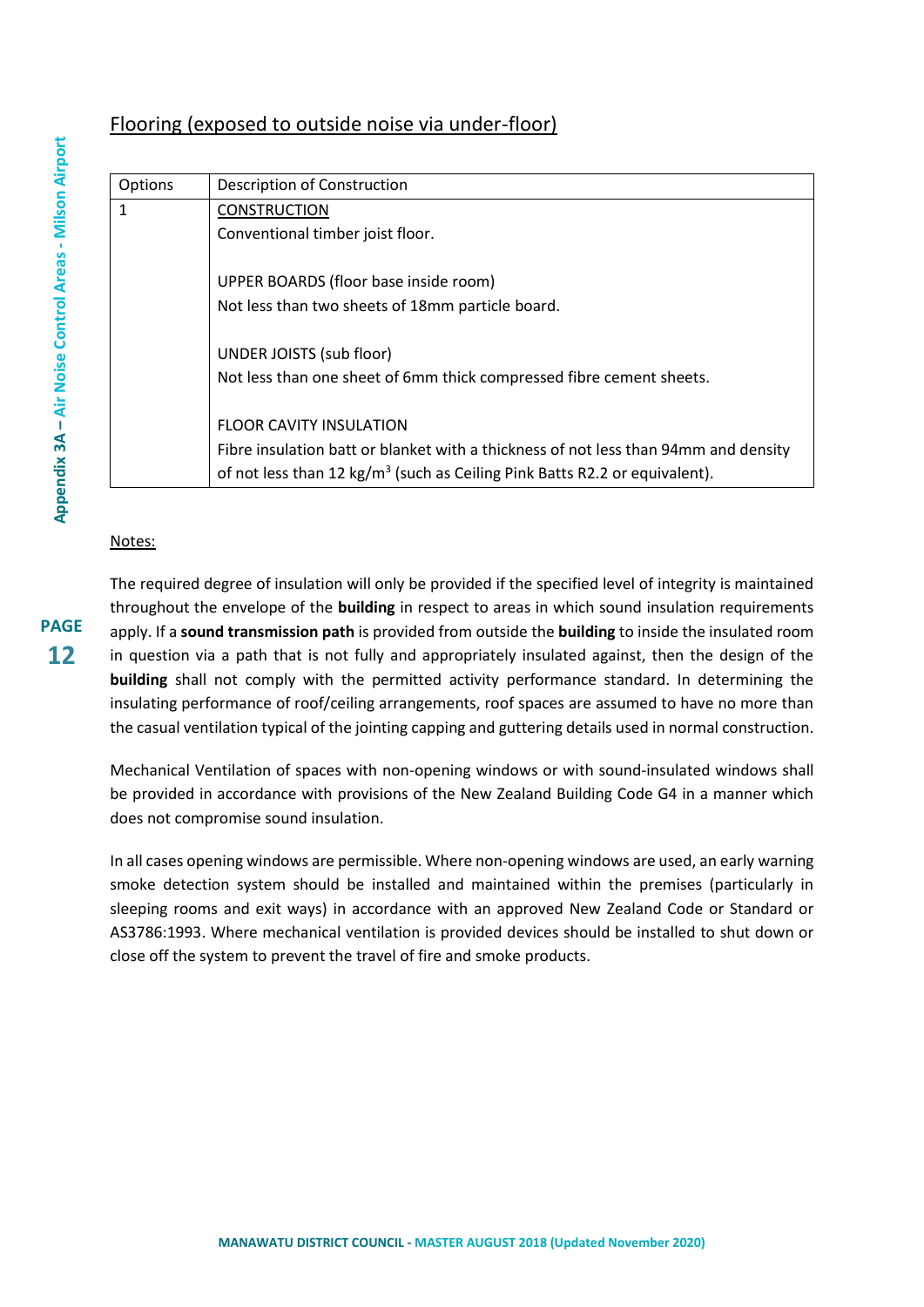## <span id="page-14-0"></span>**APPENDIX 3B – HEIGHT LIMITS – MILSON AIRPORT**

Refer Rule B3.3.1 and B7.3.1.



**13**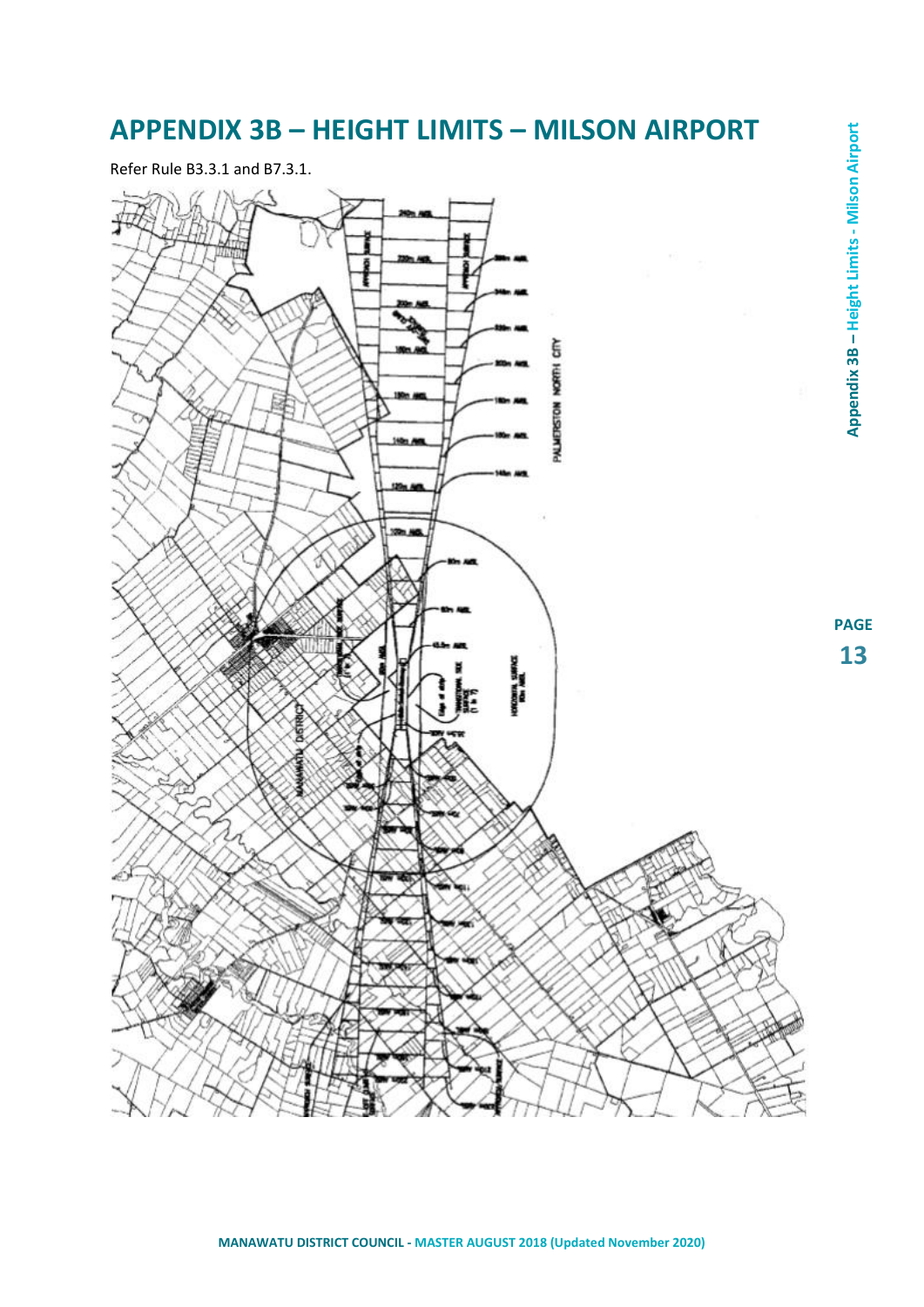14

# <span id="page-15-0"></span>**APPENDIX 3C – HEIGHT LIMITS – FEILDING**

# **AERODROME**

Refer Rule B3.3.1 and B7.3.1.



**MANAWATU DISTRICT COUNCIL - MASTER AUGUST 2018 (Updated November 2020)**